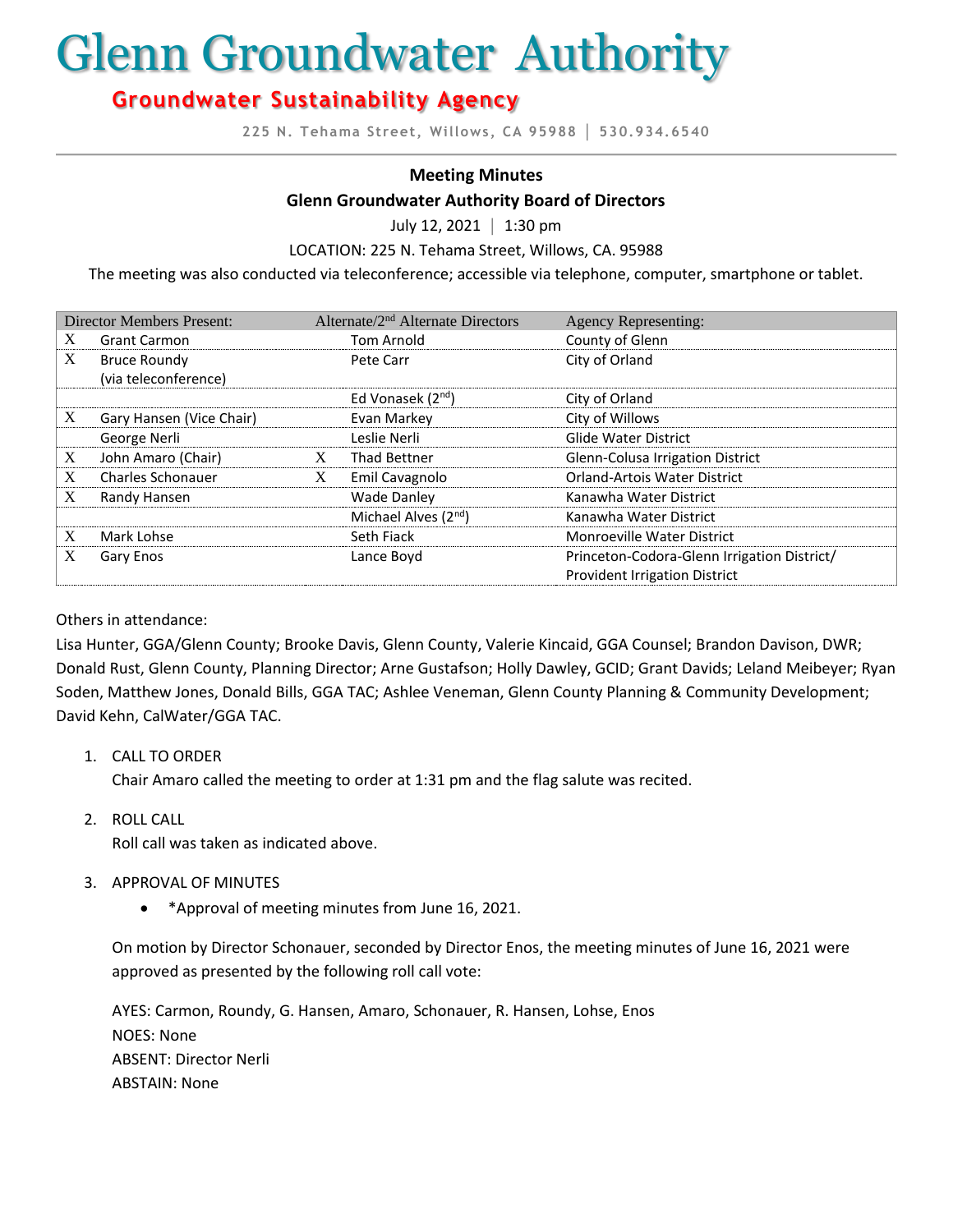# 4. PERIOD OF PUBLIC COMMENT

No comments were presented or heard.

# 5. STAFF UPDATES

- Glenn Groundwater Authority (GGA) Program Manager, Lisa Hunter, highlighted information provided in the Program Manager report and stated she attended the Glenn County Drought Task Force meeting on July 7, 2021. Director Schonauer also attended the meeting on behalf of the GGA.
- Ms. Hunter stated the Provident Irrigation District and the Princeton-Codora-Glenn Irrigation District requested written acknowledgment from the GGA for the 2021 Water Transfer Notification received, which she will be providing.
- Ms. Hunter announced an online workshop regarding the Multi-Benefit Flood-MAR Incentive program will be conducted July 15, 2021 and that the information has been emailed and distributed.

# 6. FINANCIAL REPORT

- \*Review and accept Monthly Activities Report.
- \*Review and consider approval of claims.
- No comments or questions were heard for either item referenced above.

On motion by Director Randy Hansen, seconded by Director Gary Hansen, it was ordered to accept the Monthly Activities report as presented by the following roll call vote:

AYES: Carmon, Roundy, G. Hansen, Amaro, Schonauer, R. Hansen, Lohse, Enos NOES: None ABSENT: Director Nerli ABSTAIN: None

On motion by Director Enos, seconded by Director Carmon, it was ordered to approve the claims as presented by the following roll call vote:

AYES: Carmon, Roundy, G. Hansen, Amaro, Schonauer, R. Hansen, Lohse, Enos NOES: None ABSENT: Director Nerli ABSTAIN: None

- 7. CONSIDER RESPONDING TO THE REQUEST FOR COMMENTS FROM BUTTE LAFCO REGARDING THE TUSCAN WATER DISTRICT FORMATION
	- Chair Amaro introduced and reviewed the item. Ms. Hunter stated revisions have been made to the proposed district's application indicating more parcels and acreage than in the previous application.
	- Director Carmon asked what counties this District would extend through, whereby Ms. Hunter stated the district boundaries all are within Butte County. Director Gary Hansen asked if a letter similar to the letter that was submitted last year may be provided to Butte LAFCO, whereby Chair Amaro confirmed that would be adequate if that was the pleasure of the Board.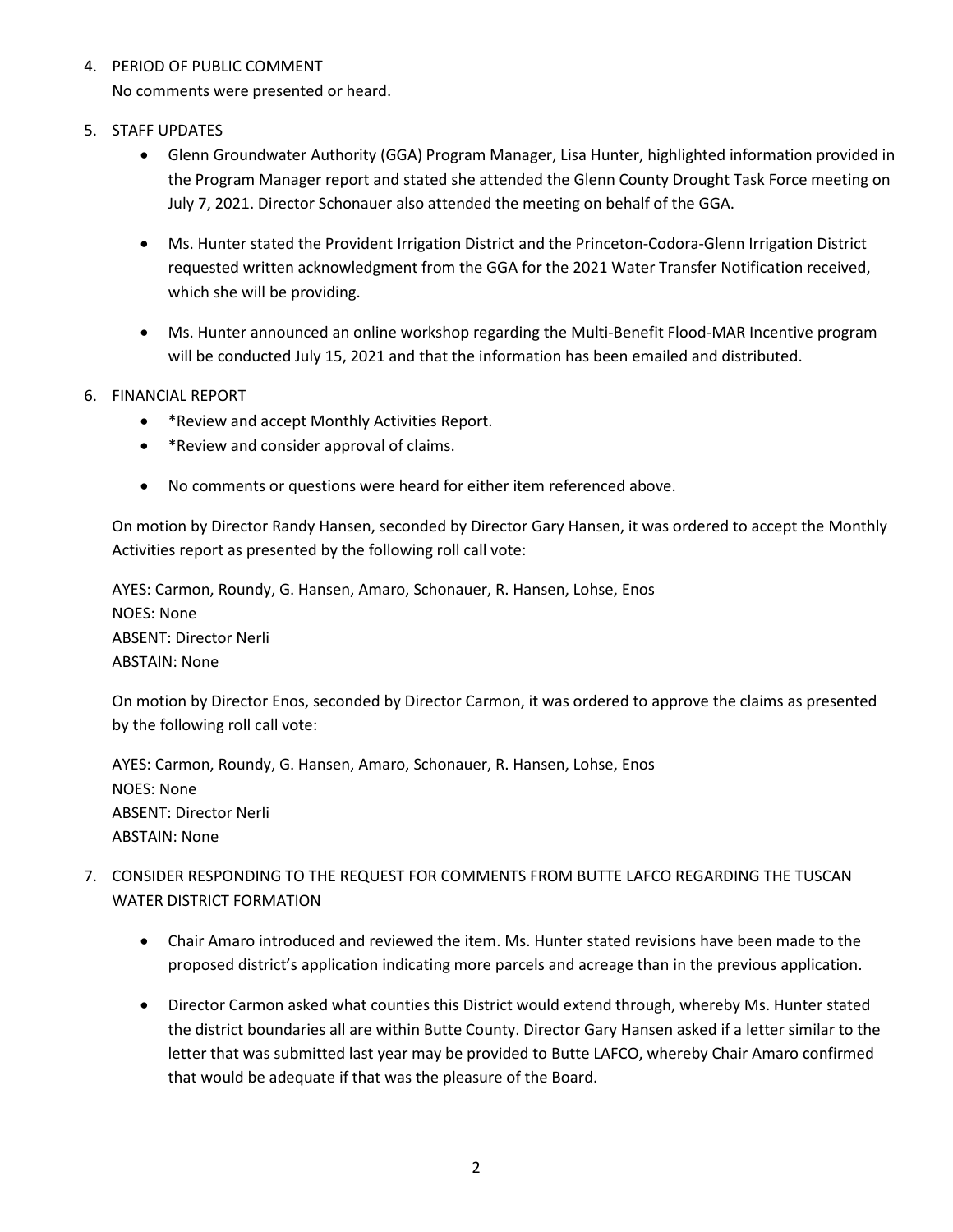• Ms. Hunter stated there are no jurisdictional conflicts between the GGA and the proposed district, and that the district has indicated it hopes to collaborate with the Groundwater Sustainability Agencies (GSAs) on SGMA related projects and other ventures.

On motion by Director Gary Hansen, seconded by Director Lohse, it was ordered to resubmit a similar letter to the one provided in August 2020 to Butte LAFCO in response to request for comments on the formation of the Tuscan Water District by the following roll call vote:

AYES: Carmon, Roundy, G. Hansen, Amaro, Schonauer, R. Hansen, Lohse, Enos NOES: None ABSENT: Director Nerli ABSTAIN: None

- 8. CONSIDER RECOMMENDATION FROM THE MULTI-BENEFIT RECHARGE AD HOC COMMITTEE TO APPROVE THE SACRAMENTO VALLEY FLOODMAR PILOT PROGRAM IN GLENN COUNTY WORK PLAN
	- Chair Amaro introduced the item. No questions or comments were presented or heard. Director Roundy provided an update from the ad hoc committee meeting, stating the GGA is the intermediary responsible for engaging farmers and landowners in this project, and noted that the project would be advantageous for certain areas in the County.

On motion by Director Randy Hansen, seconded by Director Gary Hansen, it was ordered to approve the Sacramento Valley FloodMAR Pilot Program in Glenn County Work Plan as presented by the following roll call vote:

AYES: Carmon, Roundy, G. Hansen, Amaro, Schonauer, R. Hansen, Lohse, Enos NOES: None ABSENT: Director Nerli ABSTAIN: None

# 9. COLUSA SUBBASIN GROUNDWATER SUSTAINABILTY PLAN

- a. Receive update on Plan development, activities, and outreach.
- b. Receive update on GSP Development Grants (Proposition 1 and Proposition 68).
- c. Receive update on Project Agreements.
- d. \*Consider approval of amended Sustainable Management Criteria for Water Quality
- Ms. Hunter stated the Well Monitoring Pilot Program is making progress, with installation of equipment tentatively scheduled for the week of July 12, 2021.
- Ms. Hunter noted the Colusa Groundwater Authority approved all five of the Sustainable Management Criteria for applicable sustainability indicators.
- Ms. Hunter stated staff is using social media to share relevant messages and outreach materials are being developed to help connect the importance of drought planning in relation to SGMA. Discussion ensued among the Board members. There was general consensus for publishing an opinion/editorial piece co-written by the GGA and CGA Chairs and distributing widely. Many expressed the opinion that the article seems quite timely.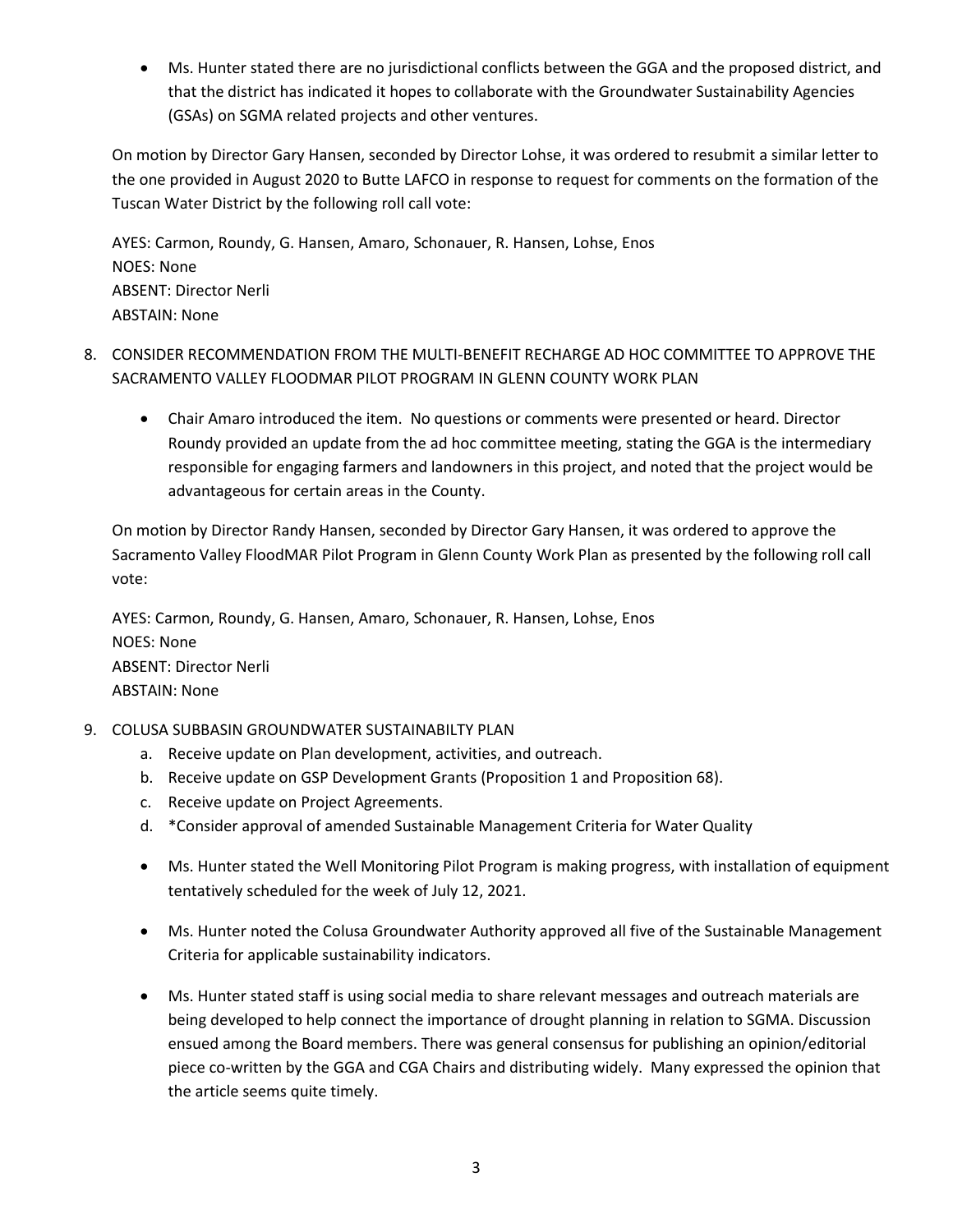- Ms. Hunter further stated the Administrative Spreadsheet has been updated and the errors have been corrected. Comments are included in the meeting packet.
- No updates were provided on the **GSP Development Grants (Proposition 1 and Proposition 68)** or **Project agreements**.

On motion by Director Enos, seconded by Director Lohse, it was ordered to approve the amended Sustainable Management Criteria for Water Quality as presented by the following roll call vote:

AYES: Carmon, Roundy, G. Hansen, Amaro, Schonauer, R. Hansen, Lohse, Enos NOES: None ABSENT: Director Nerli ABSTAIN: None

- 10. CONSIDER AUTHORIZING THE CHAIRMAN TO APPROVE AND EXECUTE AGREEMENT 1178.03 COLUSA SUBBASIN GROUNDWATER SUSTAINABILITY PLAN AMENDMENT 2 WITH DAVIDS ENGINEERING, INC
	- Chair Amaro introduced the item, and Ms. Hunter reviewed the potential changes in the proposed amendment, stating the amount not to be exceeded would increase by \$75,600. Ms. Hunter further noted additional modifications may be made prior to execution of the agreement, but would not exceed a total amount of \$1,337,000.

On motion by Director Carmon, seconded by Director Randy Hansen, it was ordered to authorize the Chairman to approve and execute agreement 1178.03 Colusa Subbasin Groundwater Sustainability Plan Amendment 2 with Davids Engineering, Inc by the following roll call vote:

AYES: Carmon, Roundy, G. Hansen, Amaro, Schonauer, R. Hansen, Lohse, Enos NOES: None ABSENT: Director Nerli ABSTAIN: None

#### 11. INTER-BASIN COORDINATION

- a. Discussion on Northern Sacramento Valley Inter-basin Coordination Report
- Ms. Hunter stated the Report is finalized and is available in the agenda packet as well as online. The purpose of the report is to provide foundational pillars for long-term inter-basin coordination and serve as a "menu of options" for basins to utilize based on their needs. The intention is to include the report as an appendix to each GSP or utilize portions of the report to include in the appropriate section of the GSP to demonstrate the inter-basin coordination that has been occurring in the Northern Sacramento Valley.
- Chair Amaro agreed with Ms. Hunter's suggestion of adding this Report as an appendix to the GSP.
- Director Enos asked if the report needs approval from all of the basins, whereby Ms. Hunter stated Consensus Building Institute created the report and each agency/basin can manipulate and tailor the report to their own needs and approval from each GSA is not required. It is important that the agencies working on a single GSP agree on an approach to include or not include the Report in the GSP. GGA Counsel, Valerie Kincaid, stated the Department of Water Resources will consider whether a Plan does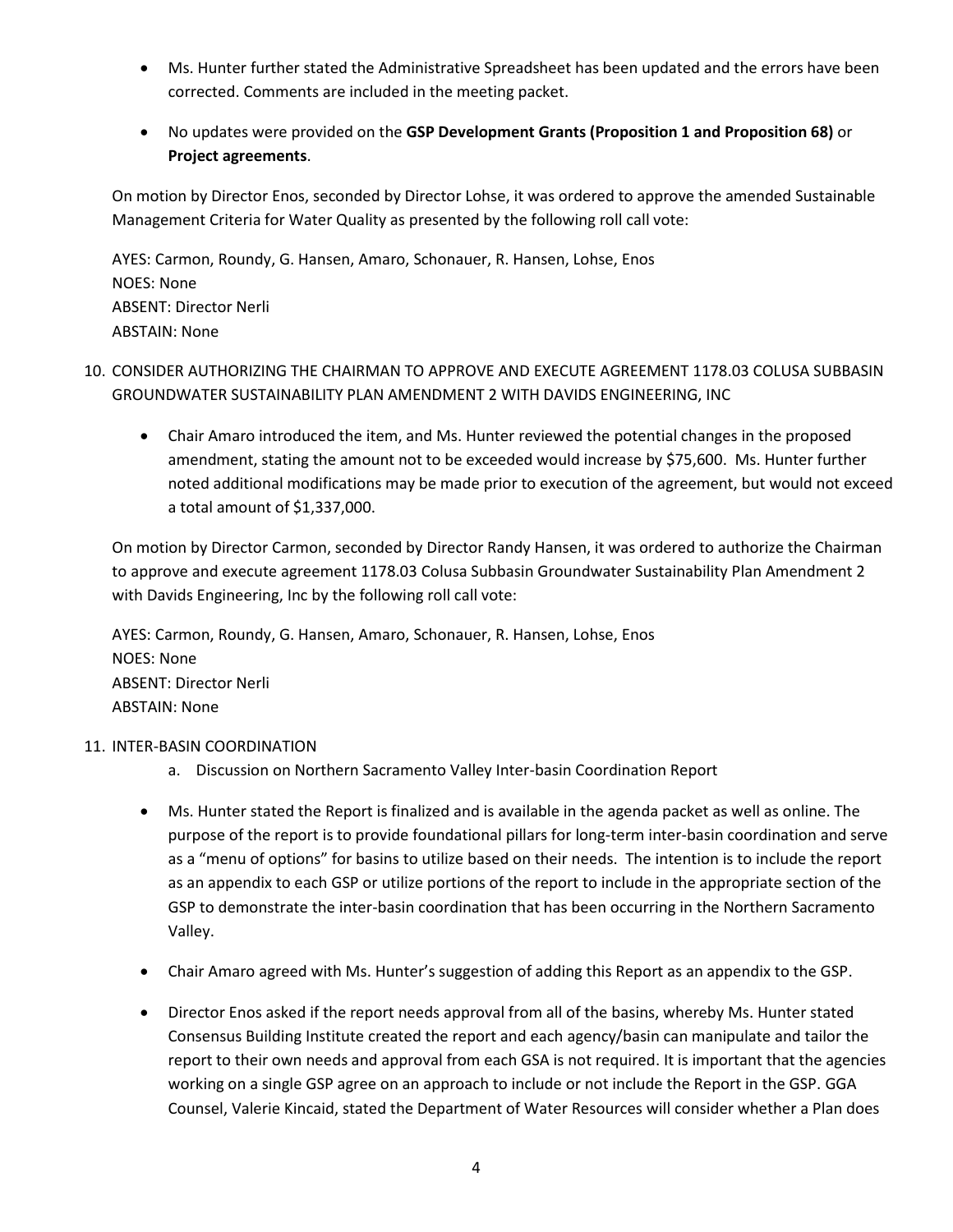not allow an adjacent Plan to reach sustainability, and is focusing on water flow between the subbasins and the Plans are consistent. There is not a requirement for inter-basin agreements.

• Director Gary Hansen stated his agreement with adding the entire report as an appendix to the GSP. Ms. Hunter elaborated on the purpose of the report.

# 12. COMMITTEE UPDATES

- a. 2021/2022 Budget Ad Hoc Committee
- b. Executive Committee
	- i. CGA/GGA Joint Executive Committee
- c. Multi-Benefit Recharge Pilot Project Ad Hoc Committee
- d. Stakeholder Engagement Committee
- e. Technical Advisory Committee
- No updates were provided for the **Budget Ad Hoc Committee** or the **Executive Committee**.
- No further updates were provided for the **Multi-Benefit Recharge Pilot Project Ad Hoc Committee**
- No updates were provided for the **Stakeholder Engagement Committee** and the July 9, 2021 **Technical Advisory Committee** meeting was cancelled.

#### 13. REVIEW COMMITTEES AND CONSIDER ANY NECESSARY CHANGES

- Chair Amaro introduced the item and reviewed the status of each committee. Chair Amaro asked Ms. Hunter if anyone has expressed an interest in serving or no longer serving on the Technical Advisory Committee (TAC), whereby Ms. Hunter stated Mr. Michael Alves has indicated in the past that he was not able to commit to the TAC meetings, and she could reach out to Mr. Alves to determine if he would still like to serve as he is often unable to attend or participate. Discussion ensued regarding committee membership.
- Ms. Hunter will reach out to Mr. Alves (current TAC member) and Ms. Nerli (potential member) to determine their desire to serve on the TAC. Members were encouraged to send names of potential applicants to Ms. Hunter.
- No further action was taken on this item.

#### 14. MEMBER REPORTS AND COMMENTS

- Director Carmon provided a summary of the County Drought Task Force meeting, stating he will be discussing the issue of financial assistance for those impacted by the drought at the next Board of Supervisors meeting. Director Carmon further stated the current moratorium on Agricultural Well permitting would be addressed again at the August 3, 2021 Board of Supervisors meeting and that Assemblyman Gallagher solicited Amazon to donate 18 pallets of bottled water for local community water distribution events. A filed well incident report is required to receive county assistance. The report can be filed online through the County's website. Discussion ensued among members regarding data collection, the impacts of the drought, and potential programs for assistance.
- Director Carmon also shared that local well drillers are looking at bringing in older well drilling rigs to help drill more domestic wells in a shorter amount of time.
- Director Schonauer stated that there is water designated for fish in Black Butte Lake that may be released at some point which will assist with future irrigations and well issues.